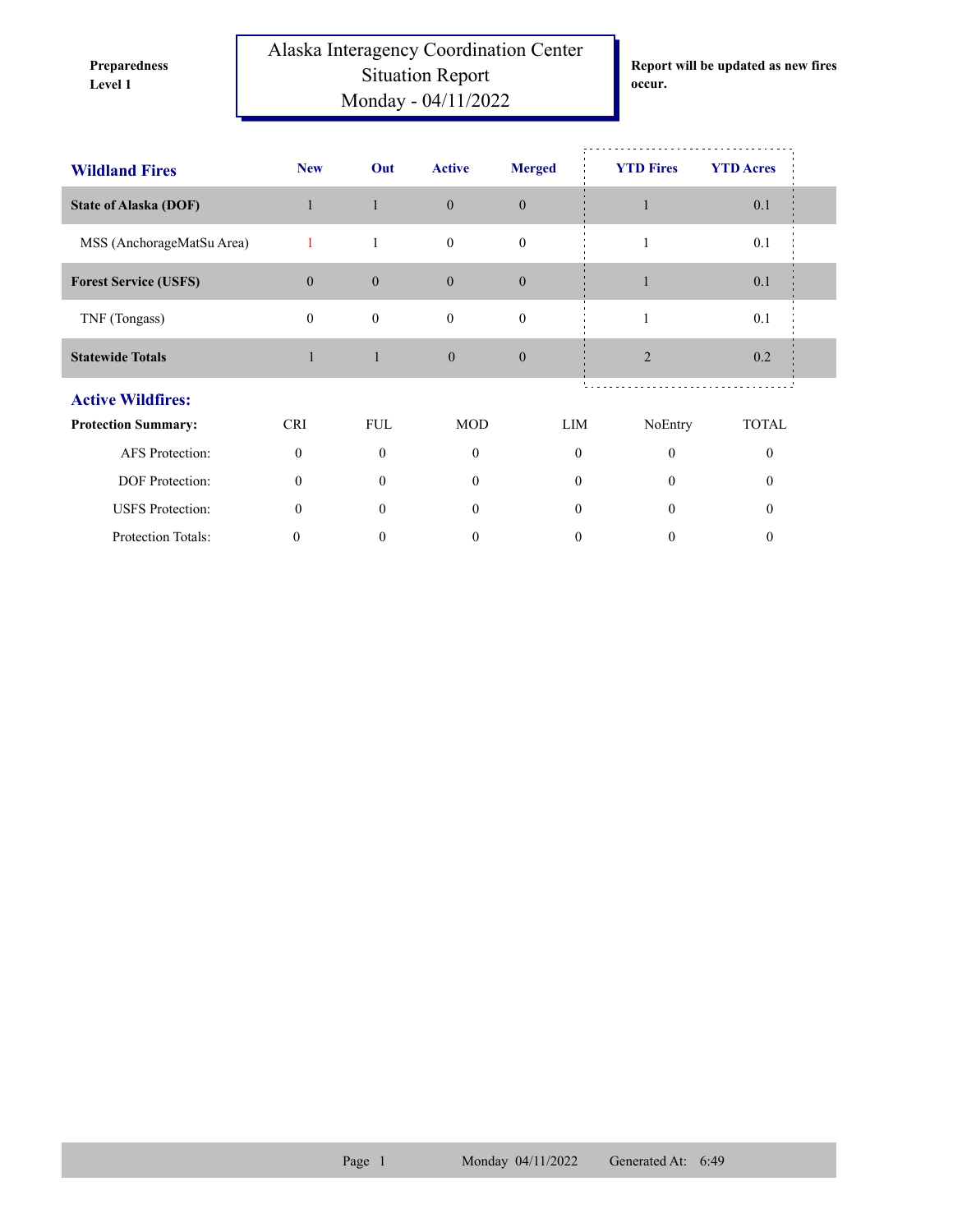| <b>Active Fires Status Summary</b> |                 |                     |                 |                     |  |  |  |  |
|------------------------------------|-----------------|---------------------|-----------------|---------------------|--|--|--|--|
|                                    | Staffed         |                     |                 | Unstaffed           |  |  |  |  |
|                                    | Contained (S/C) | Uncontained $(S/U)$ | Contained (U/C) | Uncontained $(U/U)$ |  |  |  |  |
| AFS Protection:                    |                 |                     |                 |                     |  |  |  |  |
| <b>DOF</b> Protection:             |                 |                     |                 |                     |  |  |  |  |
| <b>USFS</b> Protection:            |                 |                     |                 |                     |  |  |  |  |
| <b>Status Totals:</b>              |                 |                     |                 |                     |  |  |  |  |

| <b>Active Fires Acreage Summary</b> |                  |                |  |  |  |  |  |
|-------------------------------------|------------------|----------------|--|--|--|--|--|
|                                     | Acres            | Acreage Change |  |  |  |  |  |
| New                                 | 0.1              |                |  |  |  |  |  |
| Fires                               | Total Acres: 0.1 |                |  |  |  |  |  |

| <b>Prescribed Fires</b>  |                  |                  |            |        |               |
|--------------------------|------------------|------------------|------------|--------|---------------|
| Missing Owner ID         | <b>YTD</b> Fires | <b>YTD</b> Acres | <b>New</b> | Active | Out Yesterday |
| Fuels Management Totals: |                  |                  |            |        |               |

| <b>Cause Summary For All Fires (Includes Merged Fires But Not Prescribed Fires)</b> |          |  |           |  |  |  |  |
|-------------------------------------------------------------------------------------|----------|--|-----------|--|--|--|--|
|                                                                                     | Human: 2 |  | 0.2 Acres |  |  |  |  |
| Total:                                                                              |          |  | 0.2 Acres |  |  |  |  |